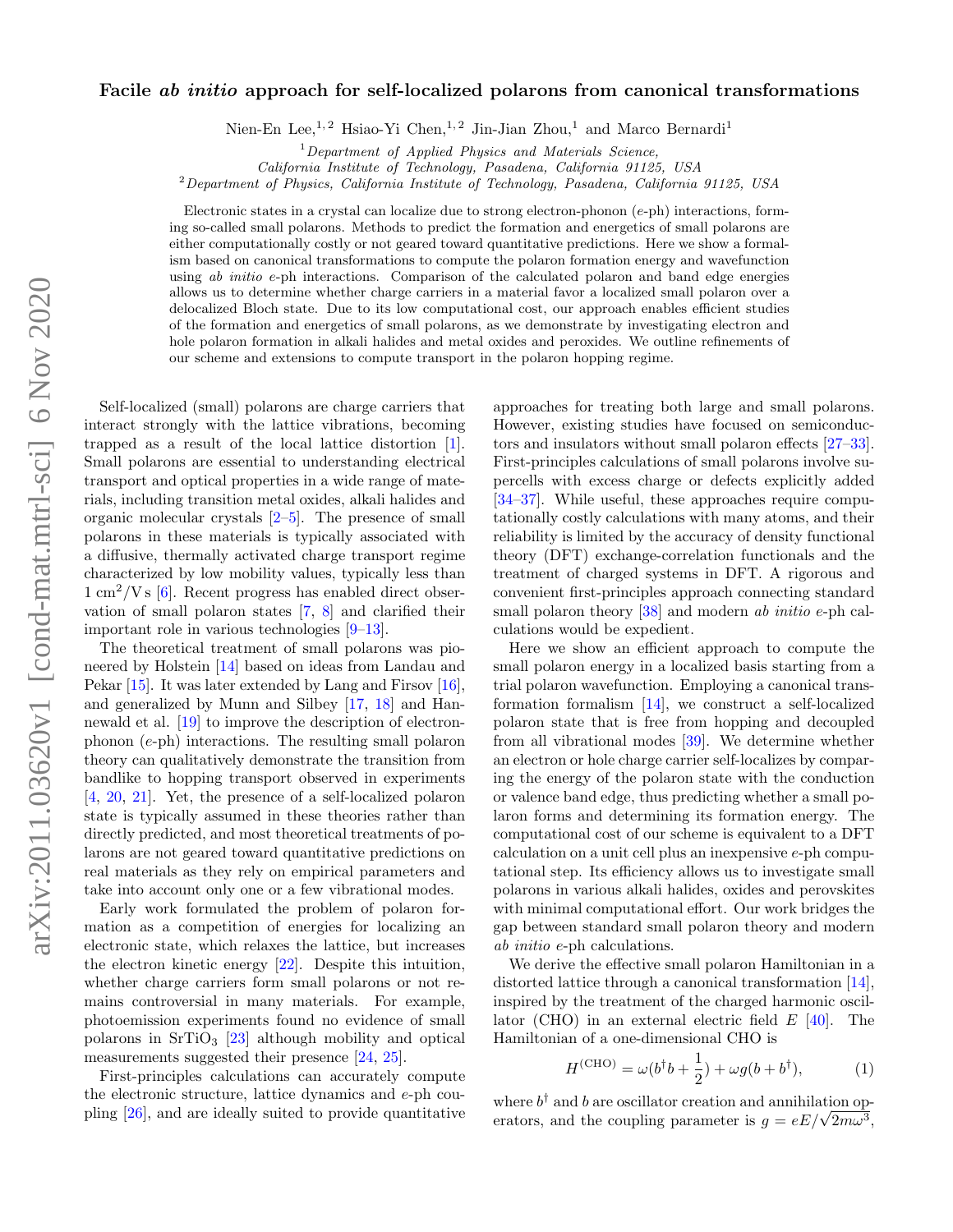with  $e, m, \omega$  the charge, mass and frequency of the oscillator, respectively. Here and below we set  $\hbar = 1$ . To solve the CHO Hamiltonian, the common approach is to stretch the oscillator spring to its new equilibrium position using the canonical transformation of operators  $\mathcal{O} \rightarrow \tilde{\mathcal{O}} = e^S \mathcal{O} e^{-S}$ . Defining the CHO generator as  $S^{(\text{CHO})} = g(b^{\dagger} - b)$ , this transformation gives

$$
\widetilde{b} = b - g,\tag{2}
$$

$$
\widetilde{H}^{\text{(CHO)}} = \omega (b^{\dagger} b + \frac{1}{2}) - \omega g^2.
$$
 (3)

The shift of the operator  $b$  in Eq.  $(2)$  amounts to shifting the coordinate system:

$$
\widetilde{x} = \frac{1}{\sqrt{2m\omega}} (\widetilde{b}^{\dagger} + \widetilde{b}) = \frac{1}{\sqrt{2m\omega}} (b^{\dagger} + b) + x_0, \qquad (4)
$$

where x is the position operator and  $x_0 = -2g/\sqrt{2m\omega}$  is the new equilibrium position. The second term in Eq.  $(3)$ is always negative and can be interpreted as the energy decrease resulting from relaxing the oscillator to a new equilibrium position due to the electrical force, because  $-\omega g^2 = \frac{1}{2}m\omega^2 x_0^2 + eEx_0.$ 

Inspired by Holstein's treatment [\[14\]](#page-4-8), we perform an analogous transformation on the e-ph Hamiltonian in the electronic Wannier [\[41\]](#page-5-6) and phonon momentum basis,

$$
H = \sum_{mn} \varepsilon_{mn} a_m^{\dagger} a_n + \sum_{\mathbf{Q}} \omega_{\mathbf{Q}} \left( b_{\mathbf{Q}}^{\dagger} b_{\mathbf{Q}} + \frac{1}{2} \right)
$$
(5)  
+ 
$$
\frac{1}{\sqrt{N_{\Omega}}} \sum_{mn} \sum_{\mathbf{Q}} \omega_{\mathbf{Q}} g_{\mathbf{Q}mn} \left( b_{\mathbf{Q}}^{\dagger} + b_{-\mathbf{Q}} \right) a_m^{\dagger} a_n.
$$

Here,  $n = j_n \mathbf{R}_n$  is a collective index labelling the  $j_n$ th Wannier function (WF) in the unit cell with origin at the Bravais lattice vector  $\mathbf{R}_n$ , while  $a_n = a_{j_n} \mathbf{R}_n$  is the corresponding electron annihilation operator and  $b_{\mathbf{Q}}$ is the phonon annihilation operator, where Q is a collective label for the phonon mode  $\nu$  and momentum q. The hopping strength and phonon energy are denoted as  $\varepsilon_{mn}$  and  $\omega_{\mathbf{Q}}$ , respectively, and  $N_{\Omega}$  is the number of unit cells in the crystal. The e-ph coupling matrix element in the Wannier basis, denoted as  $g_{\mathbf{Q}mn}$ , does not include the phonon frequency factor, different from the standard convention  $[42]$ . Also recall that the e-ph coupling needs to satisfy the relation  $g_{\mathbf{Q}mn}^* = g_{-\mathbf{Q}nm}$  for the Hamiltonian to be Hermitian.

We define the generator S as

$$
S = \sum_{mn} C_{mn} a_m^{\dagger} a_n,\tag{6}
$$

$$
C_{mn} = \frac{1}{\sqrt{N_{\Omega}}} \sum_{\mathbf{Q}} B_{\mathbf{Q}mn} (b_{\mathbf{Q}}^{\dagger} - b_{-\mathbf{Q}}), \tag{7}
$$

and using the transformation  $\mathcal{O} \to \widetilde{\mathcal{O}} = e^S \mathcal{O} e^{-S}$  we obtain the transformed electron and phonon annihilation operators, respectively, as

$$
\widetilde{a}_m = \sum_n e_{mn}^{-C} a_n,\tag{8}
$$

<span id="page-1-3"></span>
$$
\widetilde{b}_{\mathbf{Q}} = b_{\mathbf{Q}} - \frac{1}{\sqrt{N_{\Omega}}} \sum_{mn} B_{\mathbf{Q}mn} a_m^{\dagger} a_n, \tag{9}
$$

<span id="page-1-1"></span><span id="page-1-0"></span>where  $e_{mn}^{-C}$  is shorthand for the phonon operator

$$
e_{mn}^{-C} = \delta_{mn} - C_{mn} + \frac{1}{2!} \sum_{i} C_{mi} C_{in} - \cdots, \qquad (10)
$$

with  $C_{mn}$  defined in Eq. [\(7\)](#page-1-2). Above, we introduced the undetermined distortion coefficients  $B_{\mathbf{Q}mn}$  which, analogous to the coupling  $g$  in the CHO example, quantify how the transformation stretches the spring of each phonon mode to a new equilibrium position due to the electrical forces applied on the lattice by the charge carrier. This physical interpretation is manifest in Eq. [\(9\)](#page-1-3), where one changes the basis to a distorted lattice configuration in analogy with Eq. [\(2\)](#page-1-0), implying that the operators  $a_n^{\dagger}$  and  $b_{\mathbf{Q}}^{\dagger}$  create a polaron or phonon, respectively, in the distorted lattice. To make the transformation unitary, the distortion coefficients need to satisfy  $B^*_{\mathbf{Q}mn} = B_{-\mathbf{Q}nm}$ , so that the operators  $C_{mn}$  and S are both anti-Hermitian.

The polaron Hamiltonian is obtained by substituting the transformed electron and phonon operators [\[43\]](#page-5-8):

<span id="page-1-5"></span>
$$
\widetilde{H} = \sum_{mn} E_{mn} a_m^{\dagger} a_n + \sum_{\mathbf{Q}} \omega_{\mathbf{Q}} (b_{\mathbf{Q}}^{\dagger} b_{\mathbf{Q}} + \frac{1}{2})
$$
\n
$$
+ \frac{1}{\sqrt{N_{\Omega}}} \sum_{mn\mathbf{Q}} \omega_{\mathbf{Q}} G_{\mathbf{Q}mn} (b_{\mathbf{Q}}^{\dagger} + b_{-\mathbf{Q}}) a_m^{\dagger} a_n,
$$
\n(11)

where the polaron hopping strength  $E_{mn}$  and the residual polaron-phonon (pl-ph) coupling constant  $G_{\mathbf{Q}_{mn}}$  are defined respectively as

$$
E_{mn} = \langle \tilde{\varepsilon} \rangle_{mn} + \frac{1}{N_{\Omega}} \sum_{i\mathbf{Q}} \omega_{\mathbf{Q}} B_{-\mathbf{Q}mi} \left( B_{\mathbf{Q}in} - 2 \langle \tilde{g}_{\mathbf{Q}} \rangle_{in} \right),
$$

$$
G_{\mathbf{Q}mn} = \langle \tilde{g}_{\mathbf{Q}} \rangle_{mn} - B_{\mathbf{Q}mn}, \tag{12}
$$

and the angle brackets  $\langle \cdots \rangle$  indicate a thermal average over phonon states. In this effective polaron Hamiltonian, the transformed hopping and e-ph coupling matrices  $\tilde{\varepsilon}_{mn}$  and  $\tilde{g}_{\mathbf{Q}mn}$ , denoted as  $M_{mn}$ , are defined as

<span id="page-1-4"></span>
$$
\widetilde{M}_{mn} = \sum_{ij} e_{mi}^C M_{ij} e_{jn}^{-C}.
$$
\n(13)

<span id="page-1-2"></span>These transformed matrices still contain phonon operators (through the operator  $C_{mn}$ ). Following Holstein [\[14\]](#page-4-8), we take their thermal average in Eq.  $(12)$  to obtain the effective polaron Hamiltonian in Eq.  $(11)$ .

We then set the distortion coefficients to

<span id="page-1-6"></span>
$$
B_{\mathbf{Q}mn} = g_{\mathbf{Q}mn}\delta_{mn},\tag{14}
$$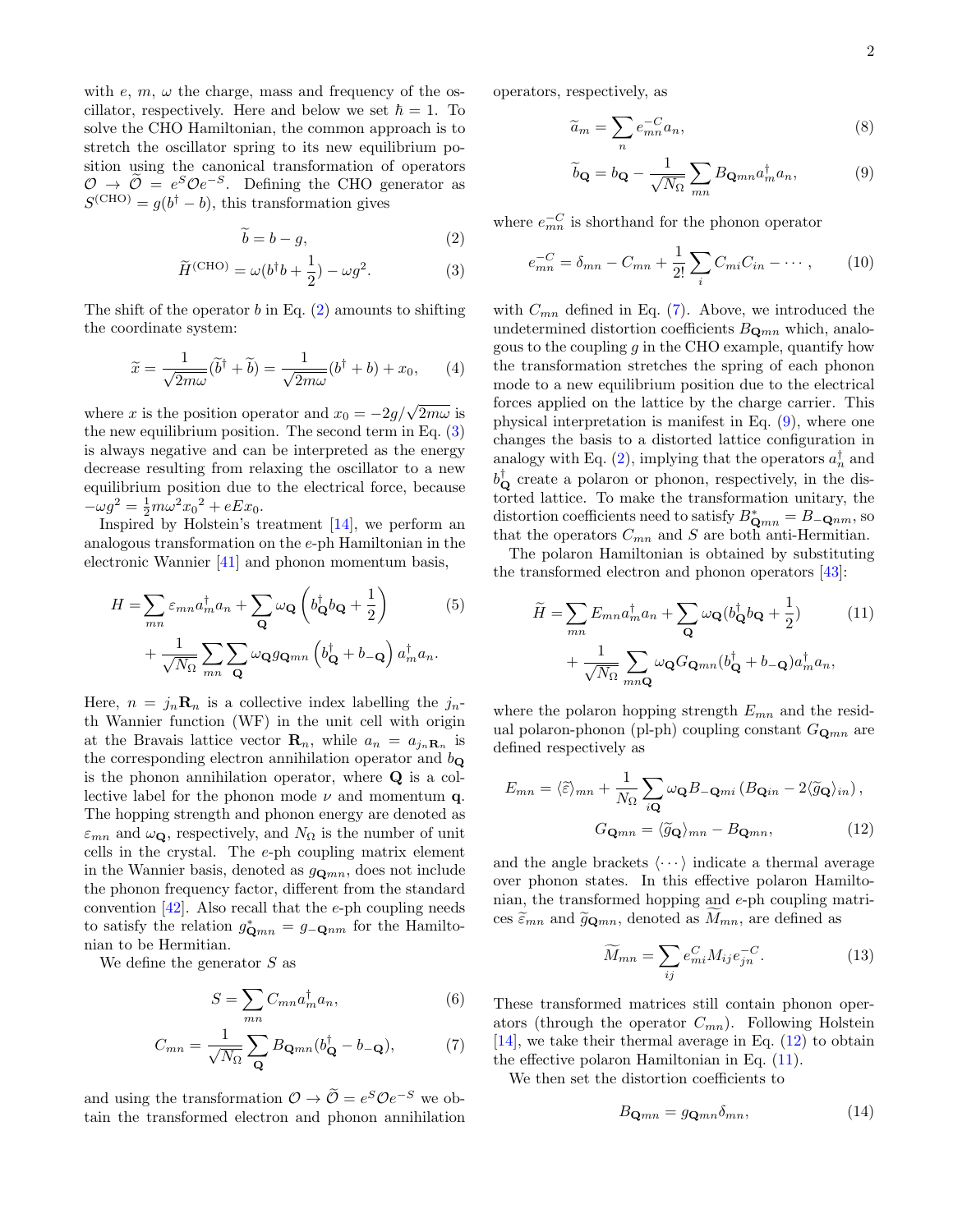and show that this choice leads to a self-localized polaron state. Using this ansatz, the thermal average of the transformed matrix can be written as  $\langle M \rangle_{mn}$  =  $\exp \left[-\lambda_{mn}\right] M_{mn}$  [\[40\]](#page-5-5), where the exponent  $\lambda_{mn}(T)$  depends on temperature  $T$  and on the difference between the local e-ph couplings at the  $m$  and  $n$  WF sites,

$$
\lambda_{mn}(T) = \frac{1}{N_{\Omega}} \sum_{\mathbf{Q}} \left( N_{\mathbf{Q}}(T) + \frac{1}{2} \right) \left| g_{\mathbf{Q}mm} - g_{\mathbf{Q}nn} \right|^2,
$$
\n(15)

and on the phonon thermal occupation factor  $N_{\mathbf{Q}}(T)$ . In this work, the quantity  $\lambda_{mn}$  is computed using ab initio e-ph coupling constants  $g_{\mathbf{Q}mm}$ , paying attention to converge the Brillouin zone integral in Eq. [\(15\)](#page-2-0). The diagonal part of  $\lambda_{mn}$  is identically zero, which makes  $\exp[-\lambda_{mm}] = 1$  for all sites m. The off-diagonal part of  $\exp[-\lambda_{mn}]$  is orders of magnitude smaller than unity (typically of order  $10^{-2}$  to  $10^{-10}$  at 300 K), as we verify explicitly in our numerical calculations. Thus we have

$$
\exp[-\lambda_{mn}] \approx \delta_{mn}.\tag{16}
$$

Substituting Eqs.  $(14)$  to  $(16)$  into Eq.  $(12)$ , we derive the central equations for the polaron hopping strength  $E_{mn}$  and pl-ph coupling  $G_{\mathbf{Q}mn}$ :

$$
E_{mn} = \left(\varepsilon_{mm} - \frac{1}{N_{\Omega}} \sum_{\mathbf{Q}} \omega_{\mathbf{Q}} |g_{\mathbf{Q}mm}|^2 \right) \delta_{mn},\qquad(17)
$$

$$
G_{\mathbf{Q}mn} = 0.
$$

The first equation implies that the operators  $a_m^{\dagger}$  in the polaron Hamiltonian, Eq. [\(11\)](#page-1-5), create a self-localized polaron because inter-site hopping is negligible due to the vanishing off-diagonal  $E_{mn}$  elements. The second line implies that this small polaron state is decoupled from all phonon modes as  $G_{\mathbf{Q}mn} = 0$ . The on-site polaron energy  $E_{mm}$  is the sum of the electronic energy  $\varepsilon_{mm}$  of the corresponding WF and the potential energy decrease due to the lattice distortion, analogous to the CHO case [compare the second terms in Eqs. [\(3\)](#page-1-1) and [\(17\)](#page-2-2)].

Whether or not a small polaron forms depends on the competition of two terms, the potential energy decrease due to the lattice distortion and the kinetic energy increase from localizing a Bloch state. If the on-site polaron energy  $E_{mm}$  is lower than the energy of the conduction band minimum (CBM) for an electron carrier, or higher than the valence band maximum (VBM) for a hole carrier, then the self-localized polaron is energetically more favorable than a delocalized Bloch state. In this scenario, the electron or hole quasiparticle forms a small polaron and becomes self-trapped by the lattice distortion; the polaron formation energy is thus the difference between the polaron energy  $E_{mm}$  and the respective band edge. The physical insight provided by Eq. [\(17\)](#page-2-2) is that a material with less dispersive electronic bands, in which  $\varepsilon_{mm}$ 

is closer to the band edge, and stronger on-site e-ph coupling  $g_{\mathbf{Q}mm}$  (and thus greater potential energy decrease) is more likely to host a small polaron.

<span id="page-2-0"></span>The small polaron wavefunction has rarely been discussed in the canonical transformation treatment. While Eq. [\(17\)](#page-2-2) gives the polaron energy for an electron in a given WF, the choice of a WF is not unique  $-$  different WFs will result in slightly different lattice distortions and polaron energies, the most stable state corresponding to the WF minimizing the polaron energy. In the following, we use a maximally localized WF as a trial wavefunction and compute its polaron energy. If the resulting small polaron is stable, as determined by comparing the electron or hole polaron energy with the respective band edge, then our approach provides a sufficient condition for concluding that a small polaron forms in the material, as well as an approximate polaron wavefunction.

<span id="page-2-2"></span><span id="page-2-1"></span>

<span id="page-2-3"></span>1 FIG. 1. Calculated polaron energy for holes in (a) NaCl, (b) LiF and (c) KCl, and electrons in (d) NaCl, (e) LiF and (f) KCl. Blue lines are the polaron on-site energies  $E_{mm}$ , and dashed black lines are WF energies  $\varepsilon_{mm}$ , in Eq. [\(17\)](#page-2-2). The solid black curves are the DFT band structure and the red curves are the Wannier interpolated bands, whose number equals the number of WFs employed in the calculation. The energy zero is set to either the CBM or VBM, respectively when electron or hole carriers are considered.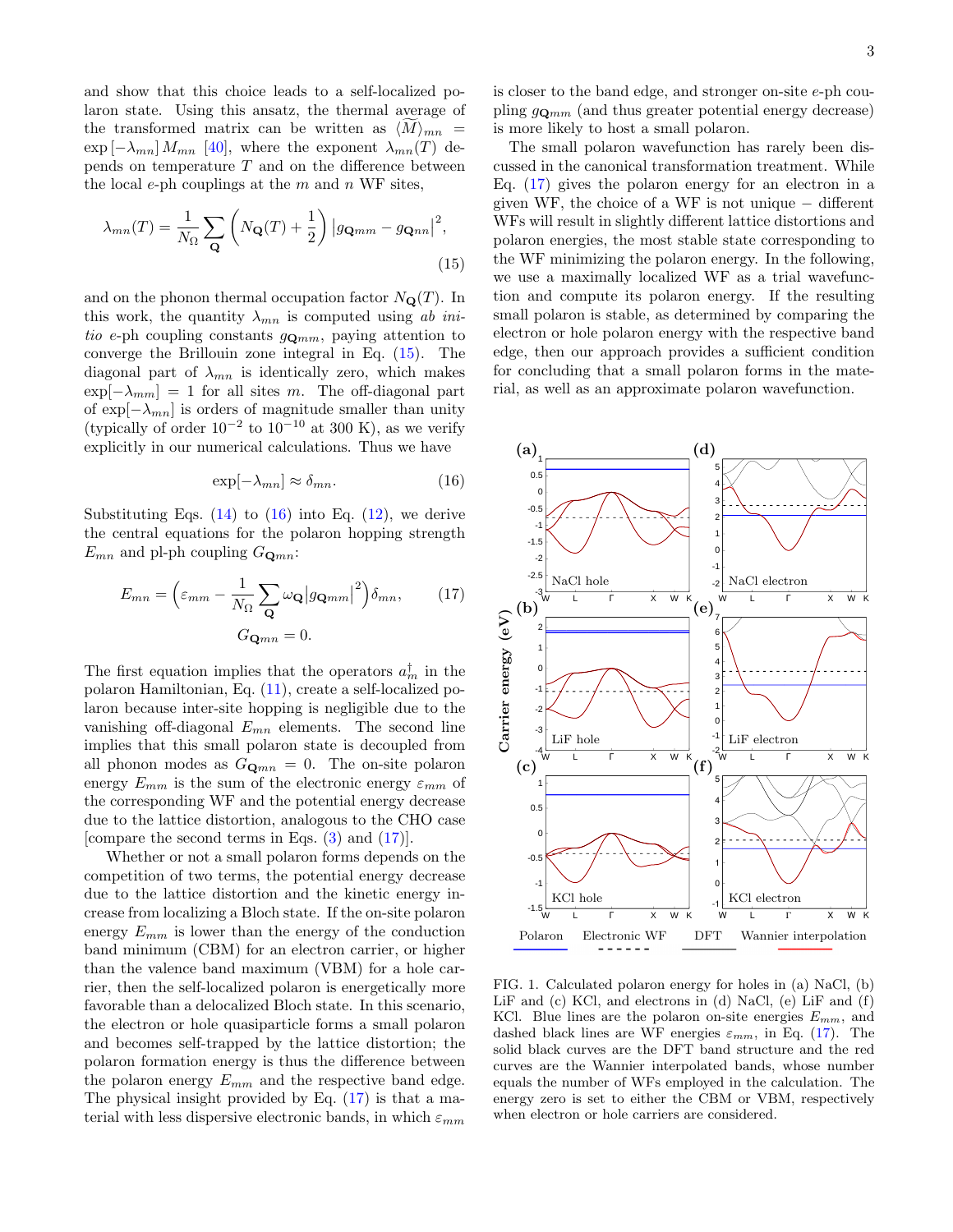We carry out DFT calculations using the QUANTUM ESPRESSO code [\[44\]](#page-5-9) with a plane-wave basis set, employing norm-conserving pseudopotentials [\[45\]](#page-5-10) from Pseudo Dojo [\[46\]](#page-5-11) and the Perdew-Burke-Ernzerhof generalized gradient approximation [\[47\]](#page-5-12). A kinetic energy cutoff of 100 Ry, an  $8 \times 8 \times 8$  k-point grid and relaxed lattice parameters are used in all DFT calculations. We use density functional perturbation theory [\[48\]](#page-5-13) to compute phonon frequencies and eigenvectors on a coarse  $8 \times 8 \times 8$ q-point grid for all materials except  $Na<sub>2</sub>O<sub>2</sub>$ , for which we use a  $4 \times 4 \times 4$  q-point grid. The e-ph coupling constants  $g_{mn\nu}(\mathbf{k}, \mathbf{q})$  are obtained on coarse grids and transformed to Wannier basis coupling constants  $g_{\mathbf{Q}_{mn}}$ using the PERTURBO code  $[42]$ , with WFs generated from WANNIER $90$  [\[49\]](#page-5-14). Computing the polaron formation energy with Eq. [\(17\)](#page-2-2) only requires wannierizing one or more bands and computing the potential energy decrease term, which has a small computational cost equal to computing an e-ph scattering rate [\[42\]](#page-5-7). Before calculating the polaron energy, we first numerically verify that the identity in Eq.  $(16)$  is satisfied. We then obtain the on-site po-



<span id="page-3-0"></span>FIG. 2. Calculated polaron energy for holes in (a)  $Li<sub>2</sub>O<sub>2</sub>$ , (b)  $Na<sub>2</sub>O<sub>2</sub>$  and (c)  $Na<sub>2</sub>O<sub>2</sub>$ , and electrons in (d)  $Li<sub>2</sub>O<sub>2</sub>$ , (d)  $Na<sub>2</sub>O<sub>2</sub>$ and  $(f)$  SrTiO<sub>3</sub>. The lines and their color code have the same meaning as in Fig. [1.](#page-2-3)

laron energy,  $E_{mm}$  in Eq. [\(17\)](#page-2-2), carrying out the Brillouin zone integral via Monte Carlo integration with 1 million random q points drawn from a Cauchy distribution. All materials investigated in this work have strongly polar bonds and dominant Fröhlich  $e$ -ph coupling with the longitudinal optical modes [\[28,](#page-4-23) [50\]](#page-5-15). The temperature is set to 300 K in all calculations.

Figure [1](#page-2-3) shows the computed polaron energy in three alkali halides, NaCl, LiF and KCl, for both electron and hole polaron states. Our formalism predicts that holes in these three materials form a self-localized small polaron, in agreement with experiments [\[3\]](#page-4-24), because the computed polaron energies  $E_{mm}$  are above the VBM, as shown in Fig.  $1(a)$  $1(a)$ −(c). Electrons in these materials, on the other hand, are not expected to self trap − as the conduction band in alkali halides is s-like and therefore more dispersive than the p-like valence band, the potential energy decrease due to the lattice distortion cannot outweigh the increase in kinetic energy for localizing the electronic state. Consistent with this intuition, our results for electrons in NaCl, LiF and KCl, shown in Fig.  $1(d)–(f)$  $1(d)–(f)$ , conclude that electrons in these materials do not form a self-trapped polaron, as is seen by the fact that the polaron energy is above the CBM. Experiments in alkali halides similarly found no evidence of electron polarons down to 5 K temperature [\[51\]](#page-5-16).

Figure [2](#page-3-0) shows the calculated electron and hole polaron energies in three alkali metal oxides and peroxides,  $\text{Na}_2\text{O}_2$ ,  $\text{Li}_2\text{O}_2$  and  $\text{Na}_2\text{O}$ . The nature of the charge carriers in these materials is important for application to novel battery technologies, where the low electrical conductivity hampers device performance and is commonly attributed to the presence of small polarons [\[9\]](#page-4-6). Our results in Fig. [2](#page-3-0) unambiguously demonstrate that both electrons and holes in these materials form selflocalized small polarons with formation energies greater than 0.5−1 eV, warranting further investigation of their electrical transport properties. The hole polaron wavefunction in NaCl and the electron polaron wavefunction in  $Li_2O_2$  are shown in Fig. [3\(](#page-3-1)a) and (b), respectively, highlighting their localized nature.

The last case study we examine is cubic  $SrTiO<sub>3</sub>$  perovskite, whose electron mobility near room temperature exhibits a power law that can be attributed to a trans-



<span id="page-3-1"></span>(a) hole polaron in NaCl and (b) electron polaron in  $Li<sub>2</sub>O<sub>2</sub>$ . FIG. 3. The square of the trial polaron wavefunction for the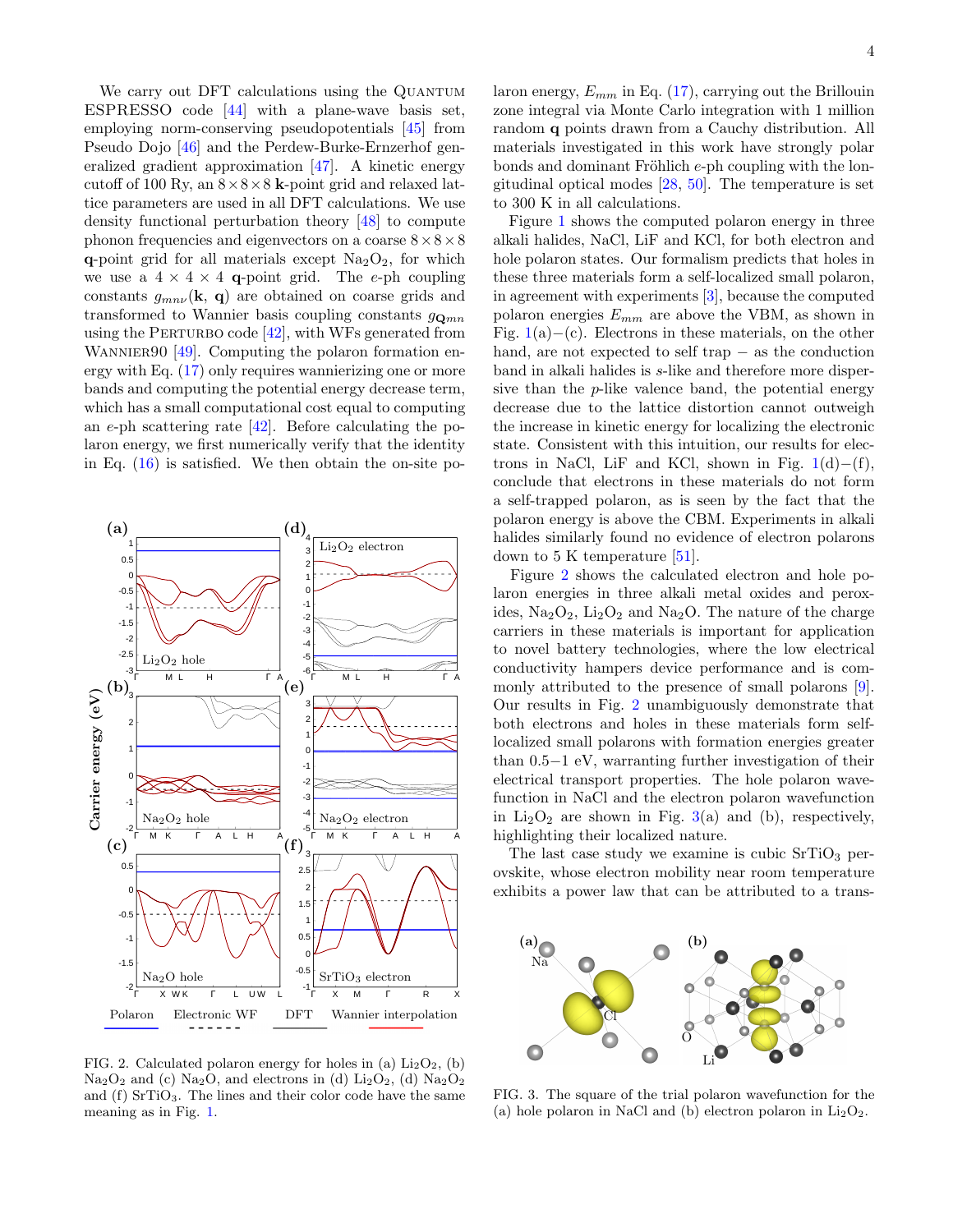port regime governed by large (non-self localized) polarons [\[31\]](#page-5-17). We investigate small polaron formation in cubic SrTiO3, using accurate electronic bandstructure, phonon dispersions and e-ph interactions from our previous work [\[30,](#page-5-18) [31\]](#page-5-17) as a starting point for the polaron calculation. As shown in Fig.  $2(f)$  $2(f)$ , we find a polaron energy significantly higher than the CBM, clearly showing that for electrons in  $SrTiO<sub>3</sub>$  it is energetically unfavorable to self-localize and form a small polaron state. Note that this finding does not conflict with the existence of localized electronic states due to oxygen vacancies [\[25,](#page-4-20) [34\]](#page-5-1) as our approach focuses on self-localized electronic states in the pristine crystal.

The formalism presented in this work leaves room for various extensions. One is minimizing the polaron energy over the space of possible trial WFs, leading to a refinement of the polaron formation energy and wavefunction. Mode-resolved analysis of the potential energy decrease is also possible, and allows one to infer which phonon modes contribute to small polaron formation. In addition, treating e-ph interactions in materials with openshell d or  $f$  electrons, for example using the DFT+U approach, is an important future extension for studies of small polaron effects in transition metal oxides [\[52,](#page-5-19) [53\]](#page-5-20). Our approach also forms the basis for charge transport calculations in the polaron hopping regime, for example using the Kubo formula [\[5,](#page-4-2) [16,](#page-4-10) [17\]](#page-4-11), and for studies of the transition from bandlike to polaron hopping transport  $[4, 20, 21]$  $[4, 20, 21]$  $[4, 20, 21]$  $[4, 20, 21]$  $[4, 20, 21]$ . Both topics are pristine territory for first-principles calculations. Finally, there are important conceptual differences between our approach and a recently proposed momentum-space formalism to treat small polarons  $[54, 55]$  $[54, 55]$  $[54, 55]$ , as we will discuss elsewhere.

In summary, we developed a computationally efficient approach to predict the formation of self-localized small polarons, and made it available in our open source PERTURBO code. Our formalism combines ab initio e-ph interactions with an extension of small polaron theory. Its computational cost is a minimal overhead to a DFT calculation on a unit cell, allowing one to rapidly scan many materials. Besides providing a convenient atomistic approach for small polaron studies, our method is a starting point for developing transport calculations in the polaron hopping regime.

This work was supported by the Air Force Office of Scientific Research through the Young Investigator Program, Grant FA9550-18-1-0280. J.-J. Z. was supported by the Joint Center for Artificial Photosynthesis, a DOE Energy Innovation Hub, supported through the Office of Science of the U.S. Department of Energy under Award No. DE-SC0004993. H.-Y. C. acknowledges support by the J. Yang Fellowship. This research used resources of the National Energy Research Scientific Computing Center, a DOE Office of Science User Facility supported by the Office of Science of the US Department of Energy under Contract No. DE-AC02-05CH11231.

5

- <span id="page-4-0"></span>[1] D. Emin, [Phys. Toady](https://doi.org/https://doi.org/10.1063/1.2938044) 35, 34 (1982).
- <span id="page-4-1"></span>[2] S. Lany, [J. Phys. Condens. Matter](https://doi.org/10.1088/0953-8984/27/28/283203) 27, 283203 (2015).
- <span id="page-4-24"></span>[3] T. G. Castner and W. Känzig, [J. Phys. Chem. Solids](https://doi.org/https://doi.org/10.1016/0022-3697(57)90023-9) 3, [178 \(1957\).](https://doi.org/https://doi.org/10.1016/0022-3697(57)90023-9)
- <span id="page-4-14"></span>[4] L. B. Schein, C. B. Duke, and A. R. McGhie, [Phys. Rev.](https://doi.org/10.1103/PhysRevLett.40.197) Lett. 40[, 197 \(1978\).](https://doi.org/10.1103/PhysRevLett.40.197)
- <span id="page-4-2"></span>[5] J. H. Fetherolf, D. Golež, and T. C. Berkelbach, [Phys.](https://doi.org/10.1103/PhysRevX.10.021062) Rev. X 10[, 021062 \(2020\).](https://doi.org/10.1103/PhysRevX.10.021062)
- <span id="page-4-3"></span>[6] H. Tuller and A. Nowick, [J. Phys. Chem. Solids](https://doi.org/https://doi.org/10.1016/0022-3697(77)90124-X) 38, 859 [\(1977\).](https://doi.org/https://doi.org/10.1016/0022-3697(77)90124-X)
- <span id="page-4-4"></span>[7] H. Sezen, H. Shang, F. Bebensee, C. Yang, M. Buchholz, A. Nefedov, S. Heissler, C. Carbogno, M. Scheffler, P. Rinke, and C. Wöll, [Nat. Commun.](https://doi.org/10.1038/ncomms7901) 6, 6901 (2015).
- <span id="page-4-5"></span>[8] E. Pastor, J.-S. Park, L. Steier, S. Kim, M. Grätzel, J. R. Durrant, A. Walsh, and A. A. Bakulin, [Nat. Commun.](https://doi.org/10.1038/s41467-019-11767-9) 10[, 3962 \(2019\).](https://doi.org/10.1038/s41467-019-11767-9)
- <span id="page-4-6"></span>[9] J. Kang, Y. S. Jung, S.-H. Wei, and A. C. Dillon, [Phys.](https://doi.org/10.1103/PhysRevB.85.035210) Rev. B 85[, 035210 \(2012\).](https://doi.org/10.1103/PhysRevB.85.035210)
- [10] S. P. Ong, Y. Mo, and G. Ceder, [Phys. Rev. B](https://doi.org/10.1103/PhysRevB.85.081105) 85, 081105 [\(2012\).](https://doi.org/10.1103/PhysRevB.85.081105)
- [11] X. Wu, M. T. Trinh, D. Niesner, H. Zhu, Z. Norman, J. S. Owen, O. Yaffe, B. J. Kudisch, and X.-Y. Zhu, [J.](https://doi.org/10.1021/ja512833n) [Am. Chem. Soc.](https://doi.org/10.1021/ja512833n) 137, 2089 (2015).
- [12] D. Cortecchia, J. Yin, A. Bruno, S.-Z. A. Lo, G. G. Gurzadyan, S. Mhaisalkar, [J.](https://doi.org/10.1039/C7TC00366H)-L. Brédas, and C. Soci, J. [Mater. Chem. C](https://doi.org/10.1039/C7TC00366H) 5, 2771 (2017).
- <span id="page-4-7"></span>[13] M. B. Salamon and M. Jaime, [Rev. Mod. Phys.](https://doi.org/10.1103/RevModPhys.73.583) 73, 583  $(2001)$ .
- <span id="page-4-8"></span>[14] T. Holstein, [Ann. Phys. \(N. Y.\)](https://doi.org/https://doi.org/10.1016/0003-4916(59)90003-X) 8, 343 (1959).
- <span id="page-4-9"></span>[15] M. I. Dykman and E. I. Rashba, [Phys. Toady](https://doi.org/https://doi.org/10.1063/PT.3.2735) 68, 10  $(2015).$
- <span id="page-4-10"></span>[16] I. G. Lang and Y. A. Firsov, J. Exptl. Theoret. Phys. (U.S.S.R.) 43, 1843 (1962).
- <span id="page-4-11"></span>[17] R. Silbey and R. W. Munn, [J. Chem. Phys.](https://doi.org/10.1063/1.439425) 72, 2763 [\(1980\).](https://doi.org/10.1063/1.439425)
- <span id="page-4-12"></span>[18] R. W. Munn and R. Silbey, [J. Chem. Phys.](https://doi.org/10.1063/1.449372) 83, 1843 [\(1985\).](https://doi.org/10.1063/1.449372)
- <span id="page-4-13"></span>[19] K. Hannewald, V. M. Stojanović, J. M. T. Schellekens, P. A. Bobbert, G. Kresse, and J. Hafner, [Phys. Rev. B](https://doi.org/10.1103/PhysRevB.69.075211) 69[, 075211 \(2004\).](https://doi.org/10.1103/PhysRevB.69.075211)
- <span id="page-4-15"></span>[20] V. N. Bogomolov, E. K. Kudinov, and Y. A. Firsov, Fiz. tverd. Tela 9, 3175 (1967).
- <span id="page-4-16"></span>[21] H. Böttger and V. V. Bryksin, [Phys. Status Solidi B](https://doi.org/10.1002/pssb.2220780202) 78, [415 \(1976\).](https://doi.org/10.1002/pssb.2220780202)
- <span id="page-4-17"></span>[22] D. Emin, [Phys. Rev. Lett.](https://doi.org/10.1103/PhysRevLett.28.604) 28, 604 (1972).
- <span id="page-4-18"></span>[23] W. Meevasana, X. J. Zhou, B. Moritz, C.-C. Chen, R. H. He, S.-I. Fujimori, D. H. Lu, S.-K. Mo, R. G. Moore, F. Baumberger, T. P. Devereaux, D. van der Marel, N. Nagaosa, J. Zaanen, and Z.-X. Shen, [New J. Phys.](https://doi.org/10.1088/1367-2630/12/2/023004) 12[, 023004 \(2010\).](https://doi.org/10.1088/1367-2630/12/2/023004)
- <span id="page-4-19"></span>[24] D. Keroack, Y. Lepine, and J. L. Brebner, [J. Phys. C:](https://doi.org/10.1088/0022-3719/17/5/013) [Solid State Phys.](https://doi.org/10.1088/0022-3719/17/5/013) 17, 833 (1984).
- <span id="page-4-20"></span>[25] M. L. Crespillo, J. T. Graham, F. Agulló-López, Y. Zhang, and W. J. Weber, [Appl. Mater. Today](https://doi.org/https://doi.org/10.1016/j.apmt.2018.04.006) 12, [131 \(2018\).](https://doi.org/https://doi.org/10.1016/j.apmt.2018.04.006)
- <span id="page-4-21"></span>[26] R. M. Martin, [Electronic Structure: Basic Theory and](https://doi.org/10.1017/CBO9780511805769) [Practical Methods](https://doi.org/10.1017/CBO9780511805769) (Cambridge University Press, 2004).
- <span id="page-4-22"></span>[27] J. J. Kas, J. J. Rehr, and L. Reining, [Phys. Rev. B](https://doi.org/10.1103/PhysRevB.90.085112) 90, [085112 \(2014\).](https://doi.org/10.1103/PhysRevB.90.085112)
- <span id="page-4-23"></span>[28] J.-J. Zhou and M. Bernardi, [Phys. Rev. B](https://doi.org/10.1103/PhysRevB.94.201201) 94, 201201 [\(2016\).](https://doi.org/10.1103/PhysRevB.94.201201)